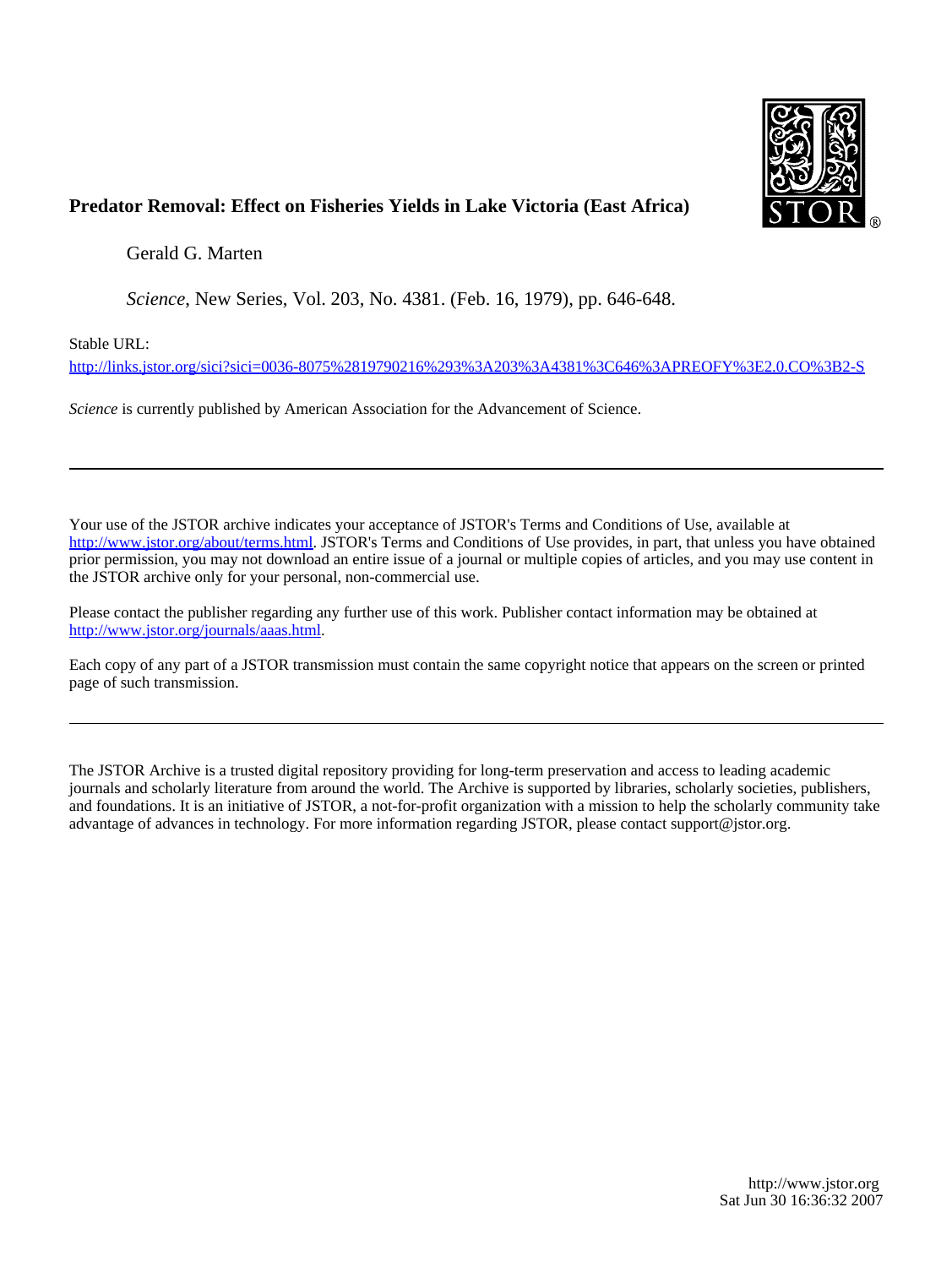Thermoluminescence, a two-step process in which electrons are first excited into metastable states in cold materials and later stimulated to decay by heating of the materials, has been proposed by Nelson and Hapke (2) to explain 10's posteclipse brightening. They showed that this process would be consistent with the correlation they found between solar flare activity and Io's posteclipse brightening. There were solar flares of importance 2N on 8 February 1978 and of importance 2B on 22 November 1977, both within 10° in heliographic longitude of the sub-Jupiter point (16). (Flares of importance 2 cover 5.2 to 12.4 square degrees on the solar disk. Smaller flares are much more common. The term "N" refers to "normal" and "B" to "rather bright" appearance.) Unfortunately, our knowledge of thermoluminescence, like ordinary luminescence, suffers from a lack of data in the  $5-\mu m$  region. The possible relation of the  $5-\mu m$  Io brightening to the solar flare could support any of the above explanations based on energetic particle bombardment.

To examine the reasonableness of the luminescence hypotheses, let us carry out a "black box" analysis in which we compare the observed excess amount of emitted energy with likely amounts of energy contained in high-energy particles striking 10's surface. We require then that the energy flux hitting the surface exceeds the energy emitted. If the observed excess flux originates from the entire hemisphere facing Earth, then it corresponds to an energy flux of about  $5 \times 10^2$  erg cm<sup>-2</sup> sec<sup>-1</sup> at Io's surface. The surface of 10 is being bombarded by high-energy magnetospheric electrons and protons (17) as well as thermal plasma protons and electrons that have been accelerated by a plasma sheath thought to exist about Io  $(12)$ . Of these four possibilities, the highest energy flux would be expected from thermal plasma electrons accelerated through the positive sheath (12). Using a typical uni $sec^{-1}$  striking the surface of Io in the region beneath the positive plasma sheath. Thus, accelerated plasma electrons represent a plausible energy source for the postulated luminescence provided that the efficiency of conversion of particle impact energy to luminescence is 0.25. Values for luminescence efficiency for electron impact rarely exceed 0.2, but very few data exist at 5  $\mu$ m. Typical values of luminescence efficiency in visible

wavelengths for lunar materials (19) are below  $10^{-2}$  for excitation by ultraviolet light and lower still for excitation by protons.

The occurrence of the postulated luminescence at one rotational phase angle but not at others could be attributed to several factors. First, if thermal luminescence is responsible for the effect observed, the rate of excitation out of metastable states could depend strongly on temperature, so that either nighttime cooling or eclipse cooling might delay the release of the observed photons. Second, only a portion of Io's surface is exposed to bombardment by the accelerated thermal plasma electrons so that the observed excess can be seen only when this portion of 10 is facing Earth. Third, the plasma density and therefore the amount of luminescence may depend on Io's position relative to the jovian magnetic equator (20). Finally, the surface composition and therefore the efficiency of luminescence may vary with position on 10.

On the basis of the above discussion, we conclude that the observed excess flux near  $5 \mu m$  was probably the result of emission excited by an interaction with Jupiter's magnetosphere. Further observations will be needed, however, to rule out internal heat sources or to relate the brightening to a specific magnetospheric phenomenon.

*Astrophysical Experiments Branch, NASA-Awes Research Center, Moffett Field, California 94035* 

J, B. POLLACK

*Theoretical and Planetary Studies Branch, NASA-Awes Research Center* 

#### **References and Notes**

- 1. H. Frey, *Icarus* 25, 439 (1975).<br>2. R. M. Nelson and B. W. Hapke, *ibid.* 33, 203
- 3. J. B. Pollack, F. C. Wittebom, E. F. Erickson,
- D. W. Strecker, B. J. Baldwin, T. E. Bunch, *bidd., in press.*<br> *didd., in press.*<br>
4. L. A. Lebofsky, U. Fink, H. P. Larson, person-<br>
al communication.
- 
- al communication.<br>
5. L. A. Lebofsky, personal communication.<br>
6. D. W. Strecker, E. F. Erickson, F. C. Witte-<br>
born, *Astron. J.* **83**, 26 (1978); personal commu-<br>
nication.
- 7. F. C. Gillett, K. M. Merrill, W. A. Stein, *Astrophys. Lett.* **6**, 242 (1970); O. L. Hansen, *Icarus* 26, 24 (1975).
- 8. D. Morrison, D. P. Cruikshank, J. A. Bums, in *Planetary Satellites,* J. A. Bums, Ed. (Univ. of
- 9. E. V. P. Smith and D. M. Gottlieb, *Space Sci. Rev.* **16**, 771 (1974). <br>10. J. Veverka, in *Planetary Satellites*, J. A. Burns,
- Ed. (Univ. of Arizona Press, Tucson, 1977), pp.
- 171-209. 11. H. H. Kieffer, **T.** Z. Martin, A. R. Peterfreund, B. M. Jakosky, E. D. Miner, F. D. Palluconi, *J. Geophys. Res.* 82, 4249 (1977).
- 
- 
- 12. S. D. Shawhan, *ibid.* 81, 3373 (1976).<br>
13. See, for example, R. D. Evans, *The Atomic Nucleus* (McGraw-Hill, New York, 1955), p. 653.<br>
14. G. F. J. Garlick and M. J. Dumbleton, *Proc.*<br> *Phys. Soc. London Sect. B* 6
- *cence of Inorganic Solids* (Academic Press, New York, 1966).
- 16. Solar Geophysical Data, 401 Part I (January 1978), pp. 10-13; *ibid.,*403 Part *I* (March 1978), pp. 12-18 (Department of Commerce, Boulder, Colo.).
- 
- 17. See, for example, J. A. Van Allen, D. N. Baker,<br>B. A. Randall, D. D. Sentman, J. Geophys. Res.<br>**79**, 3559 (1974).<br>18. T. V. Johnson, D. L. Matson, R. W. Carlson,<br>Geophys. Res. Lett. 3, 293 (1976). The values of<br>the un directional fluxes must be divided by 4 and not 6 to convert them to fluxes in one direction across a flat surface.
- F. C. WITTEBORN 20. L. S. Greenman and H. G. Gross, in Pro-<br>
F. C. WITTEBORN 20. L. Trafton and H. B. (MIT Press, Cambridge, Mass., 1972), p. 2981.<br>
F. C. WITTEBORN 20. L. Trafton and W. Macy, Jr., Astrophys. J. Lett.<br>
J.
	-
	- 22. We thank L. Lebofsky, U. Fink, and H. Larson for discussions of their observations prior to publication. We are also grateful to members of the LPL/NASA Mount Lemmon Observatory staff from both the Lunar and Planetary Laboratory and the Ames Research Center for their work in preparing the telescope for our observations.
	- 11 August 1978; revised 6 November 1978

### **Predator Removal: Effect on Fisheries Yields**

### **in Lake Victoria (East Africa)**

directional flux of  $5 \times 10^9$  electron cm<sup>-2</sup> Abstract. *Lake Victoria's artisanal fishery has an overfishing problem. A possible* sec<sup>-1</sup> and a potential drop of 300 kV *solution is suggested by records showing that fish catches are best where predator* across the sheath (12, 18), we obtain an *populations have been reduced by fishing. It may be possible to remedy overfishing* energy flux of about  $2 \times 10^3$  erg cm<sup>-2</sup> *by increasing fishing effort, provided the additional effort is directed toward predators.* 

> Harvesting the predator of an exploited animal population should theoretically release more of that population's production for human consumption (I). I recently encountered an example of this while analyzing records of the artisanal, inshore fishery of Lake Victoria.

My analysis of Lake Victoria was motivated by symptoms of overfishing

0036-8075179102 16 -0646\$0.5010 Copyright O 1979 AAAS 646 SCIENCE, VOL. 203, 16 FEBRUARY 1979

such as low catches and reduced fish sizes, which have been particularly conspicuous during the past decade (2). It has been proposed that this problem could be solved by (i) reducing the fishing effort and (ii) eliminating fishing gear that captures juvenile fish  $(3)$ . The purpose of my analysis was to evaluate the effectiveness of these two proposed solutions, but it became apparent that an al-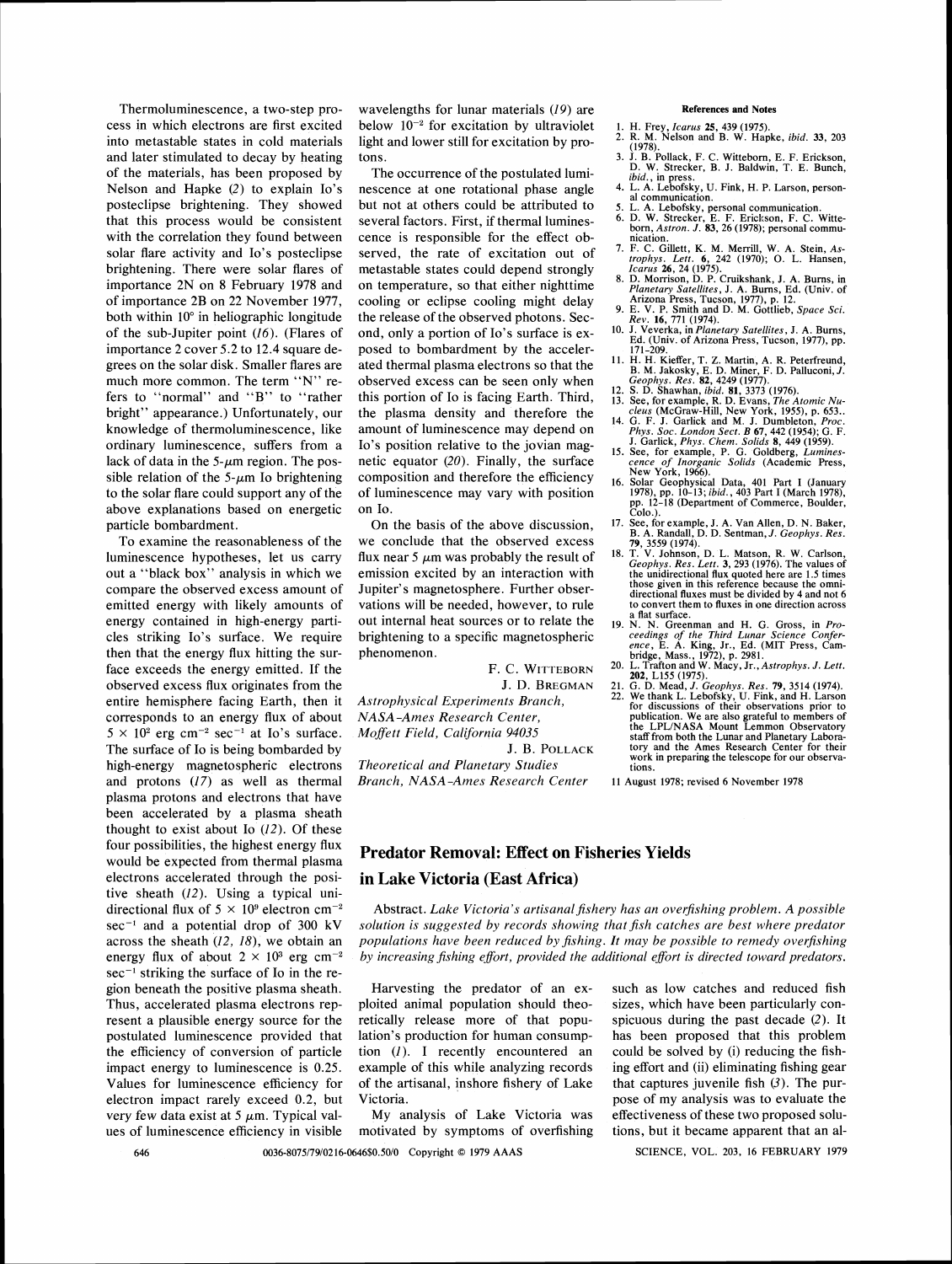

Fig. **1.** Food web for the major commercial genera in Lake Victoria. The diagram is oversimplified for *Haplochromis,* as a few of the more than 150 species of *Haplochromis* eat plants.

ternative solution-directing fishing toward large predators-was also worthy of consideration. This solution involves more, rather than less, fishing.

Lake Victoria has a complex fishery of 200 species, with adults ranging in length from 6 cm to 2 m. Fishing gear that is optimal for one species may be disastrous for others. The food web relationships of the major commercial genera are shown in Fig. 1.

Fishing intensities in different parts of the lake range from 3 to 35 canoes per mile of shoreline. The proportions of different kinds of fishing gear (such as hooks, fine-mesh seines, and gill nets with mesh sizes ranging from 3.8 to 20 cm in stretch length) also vary considerably from one part of the lake to another in accord with local tastes for fish and fishing techniques.

Since environmental conditions and the array of species present are similar throughout the inshore area of Lake Victoria, the conspicuous variation in abundance and composition of fish catch from one place to another can be attributed largely to variation in the quantity and quality of fishing effort. The result is a series of "experiments" that show the effects of human-induced differences in fish populations on the yield of the fishery. The independence of each locality is reinforced by the fact that inshore fish typically travel only a few miles in their lifetime (4).

A curvilinear multiple regression equation was fitted to catch figures for 1972 and 1973 from 50 recording stations distributed over the 2000-mile shoreline of Lake Victoria (5, 6). Including only the linear terms, which reflect the contributions of six categories of fishing gear to the total weight yield summed over all species in the fishery, the equation is

 $Y = 48X_{SM} + 50X_L + 10X_E + 110X_H$  (1)

where  $Y$  is the yield (kilograms per year);  $X_{\text{SM}}$  is the contribution of small gill nets (3.8 to 5.1 cm);  $X<sub>L</sub>$ , large gill nets (10 to 16 FEBRUARY 1979

12 cm);  $X_{\rm E}$ , extra large gill nets (13 to 20 cm); and  $X_H$ , hooks.

Gill nets of intermediate size (6.2 to 9.8 cm) and seines are not included because their regression coefficients are not significantly different from zero, indicating no contributions to overall yield. That is, the negative effects of seines and intermediate gill nets-due, for example, to premature harvesting of the larger species (or destruction of spawning grounds in the case of seines)-cancel out the positive effects from their more appropriate harvesting of smaller species such as the Haplochromis.

I have analyzed the complete regression equation (5, 7) and demonstrated that Lake Victoria's fishing problem is due to the quality and not the quantity of fishing. The equation suggests that more intense fishing efforts could lead to higher yields, provided (i) mesh sizes are large enough to permit the herbivorous Tilapia to reach maturity before harvest and (ii) the large predators (Clarias, Bagrus, and Protopterus) are fished heavily by means of hooks. The optimal strategy for the fishery as a whole corresponds to fishing optimally for the larger fish, especially Tilapia (5, *8).* 

The large positive contribution of hooks in Eq. 1 was not expected before the analysis, because the large predators caught by hooks represent only a minority of the commercial fish in Lake Victoria. An explanation is suggested by the yields  $(Y_T \text{ and } Y_H)$  of the cichlid genera Tilapia and Haplochromis, which are not only the principal prey of the adult stages of these predators but also account for most of the commercial catch (5, 9).

$$
Y_{\rm T} = -4.8X_{\rm SM} + 6.2X_{\rm L} +
$$

 $8.8X_{\rm E}$  + 29 $X_{\rm H}$ 

 $(2)$ 

 $Y_{\rm H} = 21X_{\rm SM} + 8.8X_{\rm H} + 124X_{\rm SE}$  $(3)$ 

where  $X_{\text{SE}}$  is the contribution of seines.

Since Tilapia and Haplochromis are not themselves caught by hooks, I hypothesize that the stimulatory effect of hooks is due to the reduction of predator populations that is observed to accompany heavier hook fishing. The effect of predators on the yields of their prey is indicated by the estimate (based on stomach analyses) that Bagrus consumes more than ten times as many Haplochromis as are caught by fishermen (10).

The significance of Bagrus is further suggested by catch records (Fig. 2). which indicate an inverse relation between Tilapia catches and Bagrus abundance. (The points in Fig. 2 are present-



Fig. **2.** *Tilupia* abundance (measured as catch per unit effort) at various landings throughout Lake Victoria during **1972** and 1973, as a function of the abundance (catch per unit effort) of one of its predators, *Bagrus docmoc.* Effort units are gill nets of mesh size exceeding 50 mm in stretch length.

ed separately for two regions of Lake Victoria that have different Tilapia catches because of factors other than predation. Each region manifests the same pattern, however.) Although Tilapia catches at a particular Bagrus abundance vary considerably with fishing practices, the maximum catch that can be made is reduced as Bagrus increases. Bagrus seems to place a ceiling on sustainable Tilapia yields (11).

A strategy of waiting for the large herbivorous fish to mature before harvesting becomes particularly lucrative if natural mortality due to predation is low. Because the large predators in Lake Victoria are generally underfished (12), fishing them more intensely will not only increase the yields of the predators themselves but could also increase the yields of their prey.

Despite overfishing symptoms, it appears the total harvest of Lake Victoria can be increased by increasing the fishing effort, provided the additional effort is properly directed. This conclusion is fortunate, since the high human population pressure along the shoreline of the lake, coupled with the difficulty of imposing unpopular restrictions on thousands of autonomous fishermen, rule out reduction of fishing effort from a practical point of view  $(13)$ .

GERALD G. MARTEN\* Instituto de Investigaciones sobre Recursos Bióticos. Jalapa, Veracruz, Mexico

#### **References and Notes**

1. P. A. Larkin, *J. Fish. Res. Board Can. 23,* 249 (1966); *G.* G. Marten, *ibid.* 35, 197 (1978). The theoretical implications of predation are clearly<br>thrown into relief by the classical Beverton-Holt<br>equation [R. J. H. Beverton and S. J. Holt, On<br>the Dynamics of Exploited Fish Populations<br>(Her Majesty's Stationery Office